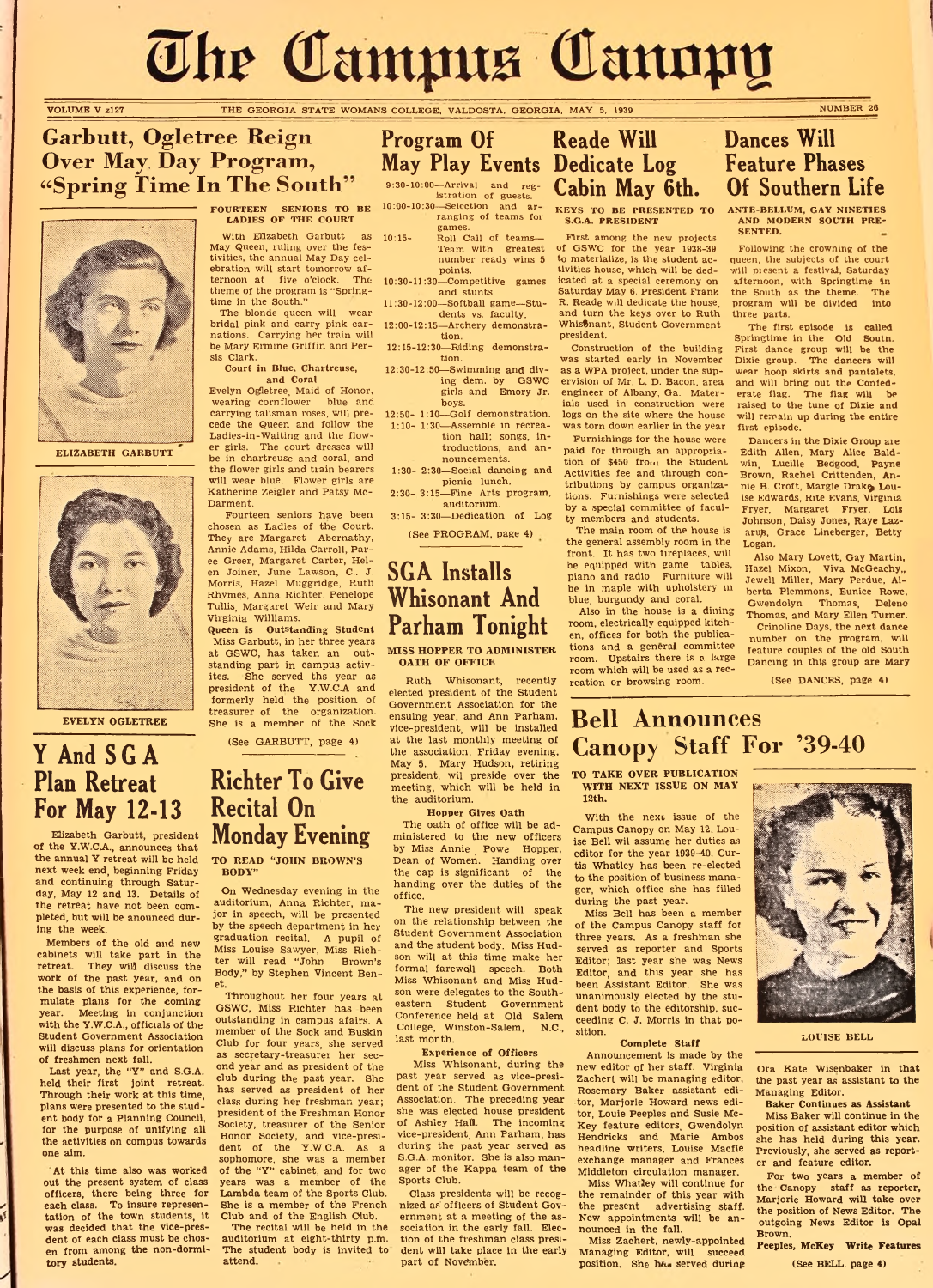### **The Campus Canopy**

Published Weekly by the Students of the Georgia State Womans College, Valdosta, Georgia.

> 1938 Member 1939 Associated Collegiate Press Distributor of **Collegiate Digest**

### Editor \_\_\_\_\_\_ \_\_\_\_\_\_\_\_\_\_\_\_\_\_\_\_\_\_\_\_ C. J. Morris Managing Editor\_\_\_\_\_\_\_ Ora Kate Wisenbaker Assistant Editors\_\_\_\_\_\_\_\_\_\_\_\_ Rosemary Baker Louise Bell Business Manager\_.....— —--------------------- Curtis Whatley News Editor\_\_\_\_\_\_\_\_\_\_J---------------- Opal Brown Feature Editors\_\_\_\_\_\_\_\_\_\_\_\_\_\_\_\_\_\_\_\_\_\_ Carolyn Folsom Margie Jones. Headline Writers\_\_\_\_\_\_\_\_\_\_\_\_\_\_\_ Louise Macfle Frances Rogers, Lois Green.

Exchange Manager ............ Frances Van Brackel Circulation Manager----------------Linda Summer Reporters: Florrie Hines, Wilmot Green, Susie McKey, Alice Wisenbaker, Frances Middle-

ton, Dora Ida Perkins, Mary Williams, Georgia Baisden, Gwendolyn Hendricks, Geraldine Bowen, Marjorie Howard, Audrey Jenkins, Jo Graham, Annabel Sherman, Margaret Head, Louie Peeples, Minnie Roberts.

- Advertising Staff: Wilma Adams, Elizabeth Allen, Evelyn Bozeman, Mary Alice Brim, Evelyn Brim, Billie Bruce, Margaret Carter; Doris Childs, Yolande Coppage, Georgia Crews, Ruth Dixon, Laura Hamilton, Helen Hightower, Audrey Jenkins, Anne Jolly, Mary Lanier, Evelyn Ogletree, Dora Ida Perkins, Frances Rogers, Mary Lee Rogers Ruth Sessoms, Gwendolyn Thomas, Mary Ellen Turner, Ruth Whisonant.
- Circulation Staff: Manager Marie Ambos, Margaret Head, Elizabeth Bowen, Frances Middleton, Frances Rogers.

MESENTED FOR NATIONAL ADVERTISING BY National Advertising Service, Inc. *College Publishers Representative* 420 MADISON AVE. CHICAGO \* BOSTON \* LOS ANGELES . SAN FRANCISCO

### **Bouquets**

 $\alpha \sim 7.99$ 

AND SENTIMENTALITY are not in my line. Nevertheless, at a time like this, it seems that digression is allowable and even expected. Having worked on some one hundred editions of the Canopy, it is natural to meet this sudden stop with a feeling of unreality.

For the bouquets, they go all the way back to Leonora Dufour, the first editor of the Canopy, and continue along the line to Lorene Johnson and Rosalind Lane. They not only gave me work to do, but more than that, a love for the paper which I have never lost.

#### To The Staff

Whatever successes the Canopy has had this year are not due to any one person, but to the loyalty of the group which has carried on the tradition and work of the paper. Ora Kate Wisenbaker has made a fine Managing Editor, and Rosemary Baker and Louise Bell have been faithful and invaluable assistants.

Curtis Whatley, Opal Brown, Virginia Zachert, Macfle, Green and Rogers all have done their work thoroughly and commendably. Carolyn Folsom and Eileen Hyland have been prompt with their copy, and it has never needed revision.

This group has done a fine job. I, as their editor, am grateful for their cooperation.

#### Open Door Policy

Editorially, ours has been an open door policy. We have sought student opinion and have acted upon it. At times we have shaped student opinion by bringing to light situations which were not realized by the student body in general.

For the editorial achievements which we have made, we share honors. The Canopy proposed changes, and the administration, by its cooperation, has made them possible.

Typographically, we are proud of our paper. The credit goes to the Norwood Printing Company, and to Tommy Parrot especially. It is Tommy who has stood by us in spite of late copy, and who has spared himself no effort in making the Canopy a really good looking paper.

#### Looking to the Future

In handing over the reins to Louise Bell, as the new editor, I feel that the Canopy is in competent hands. Throughout the past three years, Louise has been an outstanding member of the staff.  $\qquad \qquad$  $\sim 10^{-1}$  m/s  $\sim 10^{-1}$ 



Royalty works in the Canopy office, meaning ye editor, along side a whooping Indian. We still keep our feet on the floor.

Can it be the Juniors are not cute girls? No replies from the Invited guests, accordingly, telegrams sent frantic urges.

Red carnations are symbolical. They came from Norman celebrating their third anniversary. (Months, you dope.)

The three Florida preachers came out to our fair campus. Page Bruce!

Anna meets a guy that she might take to the formal next week. You've guessed it— his name is Carl!

Macfie requests the password when there comes a knock on the door — One time she just yelled "Come"—but that's another story.

May Queens just can't keep in the swim—at least Garbutt does not. She's got to keep young and beautiful and dechlorinated 'till after May Day.

Boy, how Seniors do get together for these Formal affairs. One's a G.S.W.C.-er; the other a V.K.S.-er. Rock a bye baby.

Soooo—Crews comes in at 10:- 20. What's the matter girl—boring or bored. Tell us who it was, so we'll be sure to avoid him.

ON CAMPUS for our annual to G.S.W.C. Play Day-May Day celebration, the college extends a hearty welcome. We take pleasure in sharing with you the activities of this day.

Today, the campus is yours. Every member of the faculty, administration, and student body is your host. Everyone connected with the college is glad for this opportunity to introduce you

Hash! To whom It may concern: Billy Baker Is now fifteen years old. Uradle rockers of GSWC please take notice. Is this a new Home Ec. extra-curricular activity?

M. C. vows that she Is going to fall in love this summer, and prays that it will last 'longer than two weeks. Ah, sweet mystery.

Personal postscripts to June along with business letters from the Georgia Tech Singers. These men certainly know about mixing pleasure with business—or did you hear that there was a dance coming up? Gwendolyn and the Bruces go

in for baseball. Clearly, it's either the ball or the boys.

Happy folks: Sylvia Bell, Ruby Lilly, Marguerite Norton, Ruth Whisonant, Lucy Evelyn Merritt, Margaret Abernathy long distance calls and visitors thrill their hearts.

The faculty swinging the bat In the soft ball game promises huge fun. They claim themselves mighty players.

Dr. Gulliver takes Martha Sue by storm, when all the time she intended to stay the other way. Well, it just goes to show you what happens when students insist on writing notes to their profs. Congrats to H. S. G.

### **To The Visitors**

Into today's program have

been incorporated as many characteristic activities of the college as is possible. Every girl on campus has cooperated to make this an enjoyable day for you, our guests.

Our college is yours for today. We are happy to have you with us to share in our traditional celebration.

### **Here And There**

"For we'll give three cheers and one cheer more for the hardy captain of the" Canopy. She may be a slave driver and for two long quarters your critic may have dodged her religiously every Wednesday night, but she didn't do such a bad job. For the first time in the history of "Here and There's" pencil pusher she got a story done every week for the dear paper. Perhaps it was good staff management more probably though it was the easiest way to quell the wrath of ye Ed.

Have all you Hollywood gaperat-ers been heckling about Jimmy Roosevelt's new job with Sam Goldwn, too? "Seems if it were a fair to middlin' good idy." Jimmy Fidler expiates at great length in Wednesday's paper on the mercenary advantages to be gleaned from thence. It's really quite enlightening.

Boris Karloff seems worth his weight in "ghoul."

Something must be done. Certain students, (we won't mention names) are developing a definite phobia. They can't seem to hear one of those new "angelic" songs without assuming a codfish expression, twisting into a cork screwy position and making sounds like worn out egg

beaters. When the stimulant for such contortion dies away, they heave a deep and sepulchral groan and weave droolingly out of the room, Zombie-eyed and panting. It's really quite frightening to the spectator. The new editorial staff will need an opening campaign. How about flagging the bull and boycotting this cause for such simpering, silly' shenanigans?

From our source book, "As futile as the ethical physician husband of a glamour star, trying to avoid unethical publicity."

Realism and descriptive beauty characterize "Green Margins" by O'Connell, and a masterpiece<br>of characterization is Ernest of characterization is Ernest Hemingway's "Those Who Have and Have Not." Put these on your 'must' list, just in case you have a spare minute between now and June 9, or read it on your way to one of the fairs during the summer.

We can all take a rather personal pride in the fact that Mrs. Rawling's "The Yearling" is a Pulitzer Prize winner. Having had a real celebrity on campus makes us fed! as if we might be trespassing, to walk the ground which she so recently trod.  $\qquad \qquad -1$   $\qquad \qquad 1$ 

**War Is**

NOT INEVITABLE, but people talk too much about its inevitability," said Earl Baldwin, former British prime minister the other day. "Because of that the guns are apt to go off by themselves."

Baldwin added, "I consider it bad to talk too much along those lines at present. The issues today are in the hands of one man. We cannot tell what he may do."

"Do you mean Hitler?" he was asked. "Yes."

It is thought generally that Hitler is not anxious for a war. The present muddled state ip Europe suits his designs exactly. Europe in its present state of chaos can be compared to an enormous department store during the holiday rush, while Hitler, as a shoplifter, walks here and there adding bits to his shopping bag.

The only thing that mars the picture is that in a real department store, numerous floor walkers would have snatched him up and hustled him to the police, who would set aside a comfortable bunk in which he might spend quite a while in leisure. We can say that there are house detectives. Chamberlain would make an excellent Pinkerton, umbrella and all. But somehow after the house detectives have reported them the police don't fill their part of the job.

For today the world has no adequate international police system whereby a robber nation can be forced to abondon her thievery and resume an honest life. For that purpose the League of Nations was formed, but due to a concerted lack of support and cooperation, it has gone down as a deathless monument to a noble mind that dreamed of a future world of peace and harmony.

Hitler wants Danzig, whose mayor presented him with an honorary citizenship on his birthday. Ironic fate! Before long he will become its first citizen—and ruler. Then there is the Polish Corridor, a nice tract of land that will fill an odd comer of his shopping bag.

Poland, however, will remonstrate quite a bit.— And then there's the Polish-British agreement that will have to be dissolved. There may be some difficulty about the matter, but Hitler feels that time will solve the matter.

A new territory now bobs up as an unknown pawn in the international game. That is Ukraine, land of hidden riches. It offers a tempting sight, a land of vast timber tracts and waterways, of untold hidden minerals.

But so long as Hitler can achieve his ends through bloodless methods, war is not imminent. Wars are costly and why wage them when diplomacy gets the some results? Hitler is no fool and not until all other methods have been discarded will he take up that last resort—war.

— by Ora Kate Wisenbaker —

### **From An Uneasy**

CHAIR. Parting is sweet sorrow, so they say, but I can always sneak back to ye office, if things get too bad. Or would the new staff stand for it?

IS this the time to let past events pass in review—or does one let the dead past bury its dead? We have no skeletons, but on the other hand are justly proud of our editorial achievements—standard rings and pins, less yelling in the dining room after minor athletic victories. a bus made available, cuts from classes—just to mention a few. How does that list impress you?

Five more weeks till vacation, my friends. Squirming?

Good news—the new editor can spell. Well, we all have our faults.

Mrs. Odum in Literature class hit upon some forms of insanity, or allied diseases, which were pertinent to no small group of students sitting before her. Do you cry in the movies, or do you give yourself a big build-up if no one else will do it for you? Beware!

Places to go in the warm weather—either the pool or Dr. Reade's office. It's worth being called in, just to take off a couple of degrees of temperature.

And so this is goodbye—until I write to you again under a byline in a metropolitan newspaper—or then, there's always the Vogue Quiz. Be good—and give the new ed. a cushion for her chair. $\sim$   $\sim$ 

Page Two **THE CAMPUS CANOPY THE CAMPUS CANOPY THE CAMPUS CANOPY THE CAMPUS CANOPY** *Friday, May 5, 1939*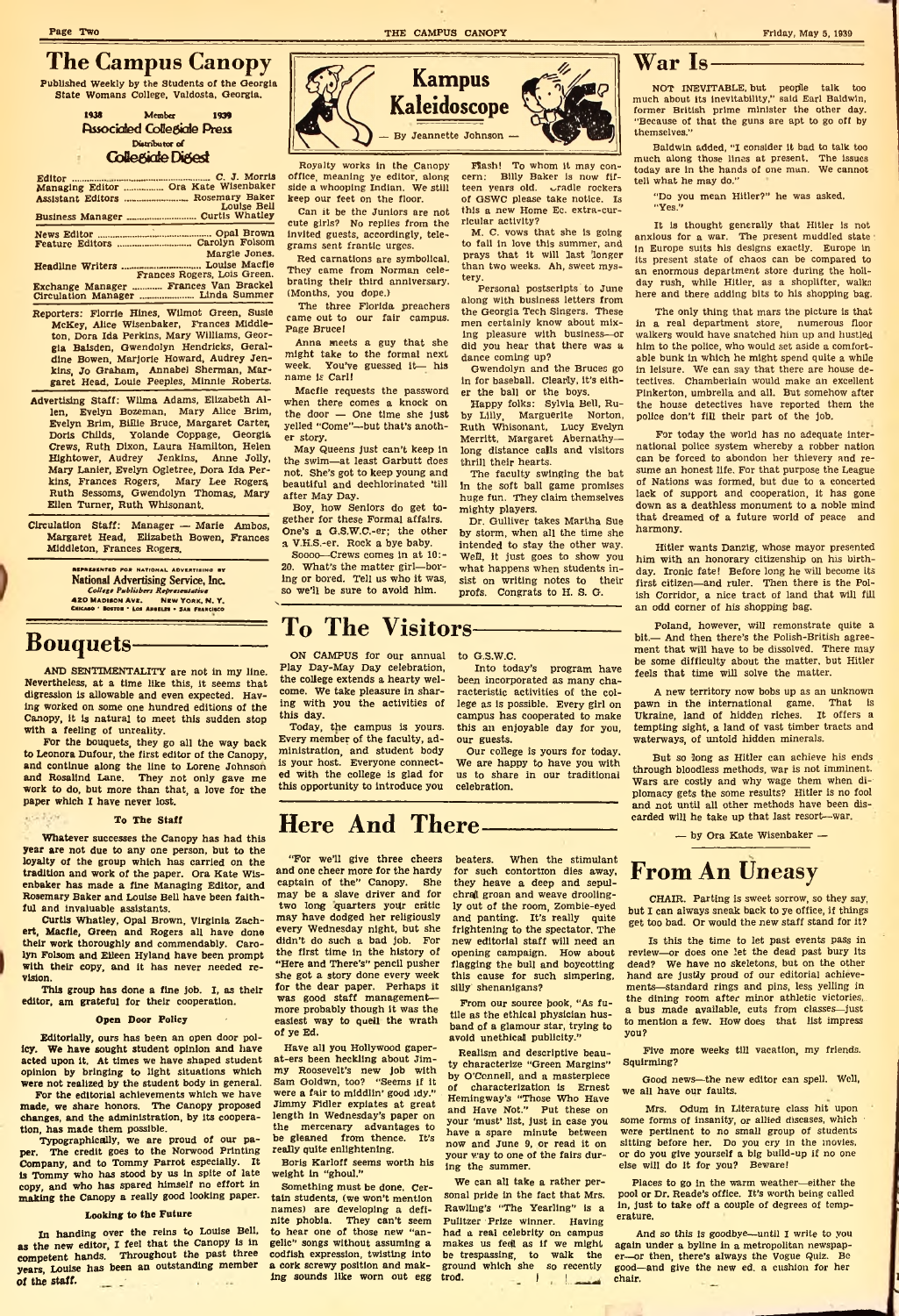Friday, May 5, 1939 Page Three CAMPUS CANOPY Page Three CAMPUS CANOPY Page Three

### **Outgoing Officers State That Office Holding Is Work** Attend AAUW

"What price glory?" say you. And to this, previous or outgoing officers can answer readily. The price "oh best beloved," to quoth Kipling, is high indeed. AH that glitters is not gold. That too is a quotation, lifted from Shakespeare, just to prove that some of us college women are educated. Presidents of campus clubs take part in the Pirelighting Ceremony. That is one of the honors attached to office holding, you know. Eileen Hylland was president of the Sock and Buskin Club last year, and maintains that this is a dubious glory. One can just as easily cover herself with confusion should she arrive late and still be puffing and panting when her turn comes to step forward and talk about "quips and wanton wiles."

Mary Virginia Williams problem has been unique. It was only this year that the Sociology Club was formed, and M. V. had the honor of being the first president of the organization. Honor? Well, yes; but trouble too.

#### Drawing up Constitution

"Nothing is worse," she stated, than drawing up a constitution for a club. We had what we thought was a good one all worked out, and when it was presented to the club, they tore it apart."

The Franch Liub president, Helen Joiner, wailed and moaned when the interviewer questioned her.

"Experiences?" she asked. "Trouble? French Club? Why, I almost went mad when Professor Wolfe was here.''

Let this near fatality be as a warning to other club oficers. Use great caution and deliberation before deciding to invite a speaker to campus. This is all in the spirit of friendly advice, based on experience, and experience is said to be the best teacher. Bear with us and learn more.

#### Y Presidents Worry

Serving as Y president seems to carry with it some sort of obligation to watch out for your roommate. And the roommate seems to expect it. Elizabeth Garbutt says that every Student Government meeting adds wrinkles to her brow and grey hairs to her head.

"Huddie never knows what she's going to say at Student Government meetings," she revealed, "until almost the moment before she goes on the stage. The thing that worries me is that she tortures me for days beforehand telling me that I simply must think up something for her to say. Of course, she got along without me, but I worried for her all along. She said I was supposed to."

And then the S.G.A, president spoke up for herself. Her greatest trouble hasn't been with her speeches, but with the court room.

"If you want to do a good turn for Student Government presidents for all time to come," she pleaded, "tell them to for heaven's sake, wear the board room key around their necks. Even if it does make them look like jailors, it's worth the effect, so much effort and energy may be spared. I ran off a thousand

## Ben Gibbs Presents Books And Maps To IRC

Presentation was made on Wednesday, May 3, of a set of the Reports of the American His torical Society, a gift of Ben W. Gibbs, eighth district Congressman now in Washington. The books were presented to the International Relations Club by Mr. Gibbs; they in turn presented them to the college. There are some nine volume in the reports which include the years 1932, 33, 34, and 35.

Also presented at the same time, as a gift to the history department was a set of maps showing the United States at the time of the ratification of the Constitution. These were also a gift of Mr. Gibbs.

While in Washington on a recent trip, members of the club were met by Mr. Gibbs, who showed them around the Capitol and the city.

pounds this year hunting up that key to open the room for court."

Elect Stout S.G.A. President Perhaps this statement will be encouraging to any future S.G.A. leaders who may be on the plump side. It seems to be a safe and sure way to reduce. Do one of your stoutish sister students a good turn sometime and elect her to Huddie's office.

Both Louise Bell and Jane Lawson have served time as Manager of the Lambda team of the Sports Club, and it was serving time, they both agree, checking the charts.

"Why, I feel like a criminal, filling out a practice slip," said June, "when I stop to think of all the slips Louise has to check up on."

However, serving on the Sports Club Council has its compensations. There is a grand supper at Twin Lakes at the end of the year that is worth a whole year's work.

#### Country Store Advice

As managers of the Country Store, Marguerite Arnold and Annie Adams have quite a bit to say. On reconsidering however, they melted their statments down to this simple maxim: "If you're thinking of doing it,

don't!"

This recounting of experiences cannot be complete without a word or two from some club treasurer. We pounced upon Dody Wilson, past treasurer of the Sports Club.

#### Sad Plight of Treasurers

Dody's story was a sad one. She never, never could bring a perfect set of books to Miss Larsen for checking. She had invariably added one and five and gotten the grand total of eighteen. Then one final day, late in the fall, she overhead Mr. Dusenbury, suggesting her to Miss Ivey for the fool at the Christmas festival.

Isn't all this proof enough! Oh ye newly elected officers, we do wish you luck and a fine year,

# Convention

Attending the twelfth annual State Conference of the A.A.U.W. on April 28 and 29 in Columbus were Dr. Eleanor Brink and Miss Frances Ruth Carpenter. Registration headquarters were at the Ralston Hotel.

Friday evening the Executive Board dinner was given at the hotel. Report and business meetings were held on Saturday. The ddlegates atended a luncheon at the Officers Cluu of Fort Benning and later toured Columbus and the Fort.

Honorable T. Hicks Ford of Columbus spoke on 'The Position of the College Woman Today.' Dr. Elizabeth Fuller Jackson gave an address, "Adventurers All," which dealt with the encouragement given to learning by the A. A. U. W. and the scholarship awarded by that organization.

Dr. Brink, president of the Valdosta branch of A.A.U.W., and Miss Carpenter went as members of the State board. Miss Carpenter was elected treasurer of the state organization for the ensuing year and Dr. Brink was selected to serve on a committee of three to determine the state project for the next year.

A prize was awarded the Valdosta branch for having the largest percentage increase In membership for this year and for having the largest per capita contributions to the Fellowship Fund| Miss Elizabeth McRee is chairman of the membership committee and Miss Annie P. Hoper of the committee to secure contributions to the Fund.

Miss Louise Anne Sawyer took over the duties of president of the Valdosta branch at a meeting held on Thursday in the Rotunda. Other new officers are Miss Elizabeth McRee, secretary; and Mrs. F. C. Mixon, treasurer.

### Carpenter, Brink Poppell Heads International Relations Club

Verna Poppell was elected president of the International Relations Club in an election held Tuesday. Other officers named at this time were Virginia Parrish, vice-president, and Frances Van Brackle, treasurer.

Running against them were Geraldine Bowen for president, Josephine Graham for vice-president and Marjorie Jones for treasurer. Insta)ation of the new officers will take place at the regular monthly meeting to be held on Tuesday, May 9.

Miss Poppell now holds the position of Student Government Recorder of Points. During her sophomore year, she acted as treasurer of her class. Miss Parrish was this year member at large of the I.R.C. Miss Van Brackle is exchange manager of the Canopy.

Outgoing officers of the organization are Ora Kate Wisenbaker, president; Geraldine Bowen, vice president, and Mildred Wilson, treasurer. The offices of member-at-large and secretary will be filled in an election to be held next fall. Penelope Tullis holds the secretaryship and Virginia Parrish is member at large.

Nominations were made by the executive board of the club. This body is composed of the officers and faculty advisor..

Wayne University has received a special grant to finance research work into the causes of peptic ulcers.

Barnard College next year will offer a special course on the history, economics, and arts that characterize democracy.

ment is an annual undertaking of the club.

> COMPLIMENTS OF DIANA SHOP

 $\rightarrow$   $\rightarrow$   $\rightarrow$   $\rightarrow$ 

# Dalton, Bowen Club Nominees

Geraldine Bowen and Dorothy Dalton were nominated for the post of president of the Valdosta Club for the ensuing year.

Announcement of the nominations was made at the meeting of the club on Tuesday at Chapel period.

Sara Garbutt and Leecy Ann Goodloe are candidates for the vice-presidency. Helen Duncan and Catherine Young Graham were named for the position of secretary. Nominated for treasurer are Annabelle Davis and Kathleen Campbell.

Miss Bowen is past vice-president of the I.R.C. and a former, member of the Freshman Honor Society. She is a member of the Senior Honor Society and a reporter on the Canopy. She will hold the position of columnist on the 1939-40 Canopy staff. Miss Dalton is a member of the Fine Arts Club.

Election of officers wil be held in the lower hall of the Ad. building on Tuesday, May 9.

On Friday, May 5, the club will entertain the members of



### Glee Club Elects Officers

Jacqueline Abrahams, at the April monthly meeting of the Glee Club, was elected president of the organization for the year 1939-40. Frances Middleton and Eleanor Cook will serve as secretary-treasurer and librarian, respectively, of the club.

Miss Abrahams is a member of the Philharmonic Club, the Valdosta Club, and a featured vocalist of the Glee Club. Miss Middleton is a member of the Sociology Club, of the Vesper Choir, and treasurer of the Y.W.C.A. Miss Cook is a member of the Vesper Choir and the Sports Club.

The Glee Club is engaged at the present time in rehearsals for the Baccalaureate service, to be held June 4 at the First Methodist church of Valdosta.

### Juniors Make Plans For Formal

On Saturday evening, May 13, the Juniors will entertain the Seniors with an annual formal dance at the Country Club. The receiving line will form at eight o'clock, and dancing will last until twelve. Curtis Davidson and his orchestra will furnish the music for the evening.

Heading the leadout will be Mary Catherine Abernathy, president of the Junior class, and June Lawson, president of the Senior class, with their dates. Immediately following them will be the other officers of the two classes.

The decorations will carry out the theme of spring, featuring spring flowers. Chairman of the decorations committee is Sara Garbutt.

On Saturday afternoon the Juniors wil sponsor a tea dance at which Curtis Davidson will also play. The dance will last from 4 to 6, and the admission is to be 15 cents.

Ohio Wesleyan's first co-ed never spoke in class during her undergraduate career.